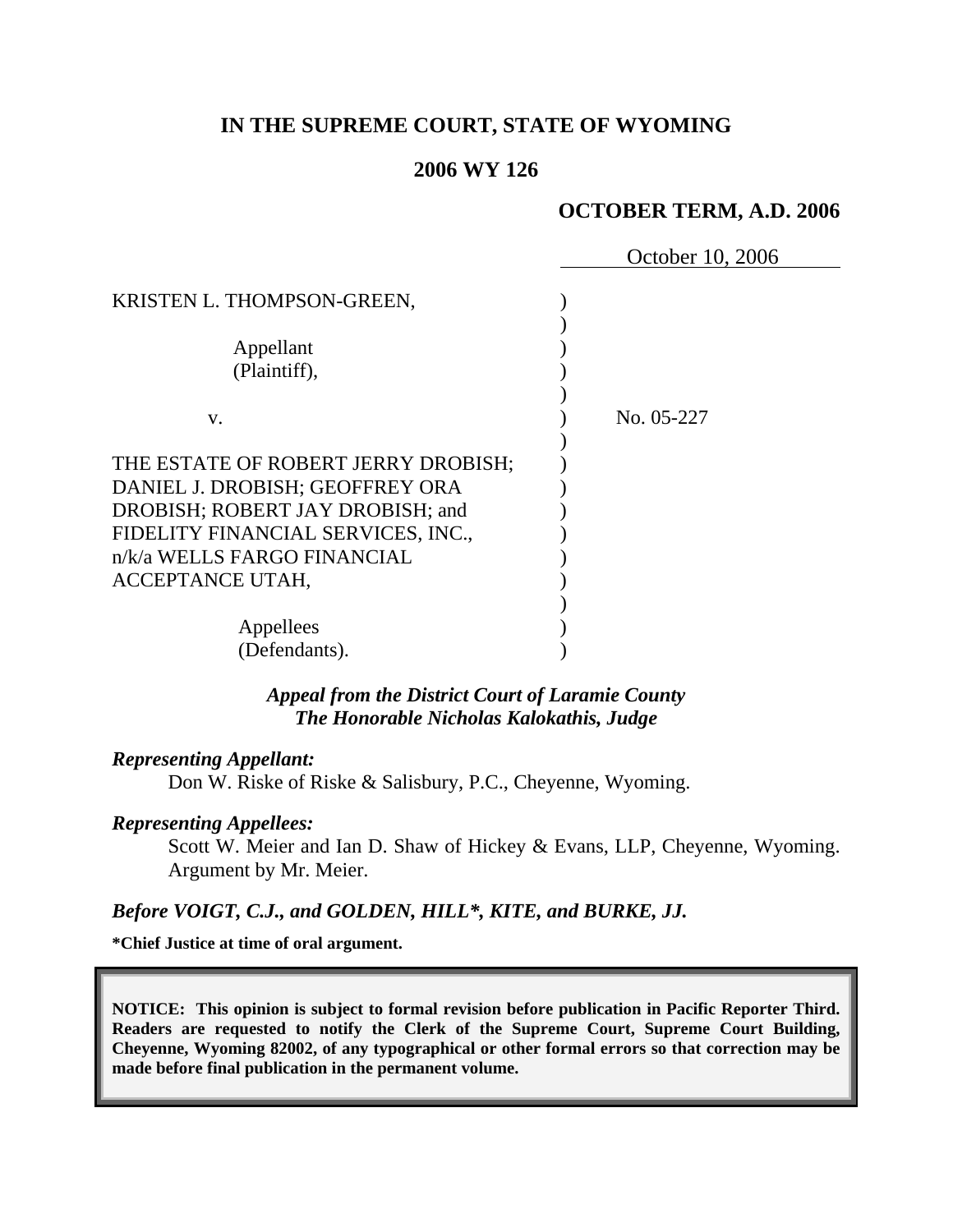### **VOIGT**, **Chief Justice**.

[¶1] This appeal concerns the ownership of residential property (hereinafter "the property") in Cheyenne. In 2004, the Laramie County Treasurer executed a tax deed granting the property to Kristen L. Thompson-Green (Green). In the ensuing declaratory judgment action, the district court granted summary judgment to the property's owners because it determined that Green failed to comply with certain statutory notice requirements prior to obtaining the tax deed. Green now appeals the district court's decision. We affirm.

### **ISSUES**

[¶2] 1. Whether Green complied with the notice requirements set forth in Wyo. Stat. Ann. § 39-13-108(e) (LexisNexis 2005) prior to obtaining the tax deed?

2. If not, whether the tax deed remained valid as to one cotenant's interest in the property because Green did serve that cotenant personally with the requisite notice?

# **FACTS**

[¶3] The facts in the instant case are essentially undisputed. As of July 2000, Robert Jerry Drobish had a one-half interest in the property and occupied the property's residence; his sons (Daniel Drobish, Geoffrey Drobish and Robert Jay Drobish) also had a one-half interest in the property. All four of the Drobishes held such interests as tenants in common. No one apparently paid taxes on the property in 1999, so the Laramie County Treasurer included the property in an August 2000 tax sale. Green bid on the property at the tax sale, paid \$591.17 in delinquent property taxes and costs, and received a certificate of purchase from the county treasurer. Green then applied for, and received, a Tax Deed conveying the property to her in November 2004. The dispute in the instant case focuses on the service of certain notices prior to the county treasurer executing the tax deed in favor of Green, and we will discuss the facts relevant to that issue later in this opinion. Robert Jerry Drobish died December 1, 2004. His sons thereafter discovered Green's efforts to obtain the tax deed while "sorting [through their] father's belongings and paperwork."

[¶4] In January 2005, Green filed a declaratory judgment action pursuant to Wyo. Stat. Ann. § 1-37-101, *et seq.* (LexisNexis 2005), claiming that she owned the property as the grantee of the 2004 tax deed. The Drobishes asserted that the tax deed was invalid because Green did not comply with the notice requirements found in Wyo. Stat. Ann. §  $39-13-108(e)(v)$ . Both parties subsequently filed summary judgment motions. The district court granted summary judgment to the Drobishes because Green did not comply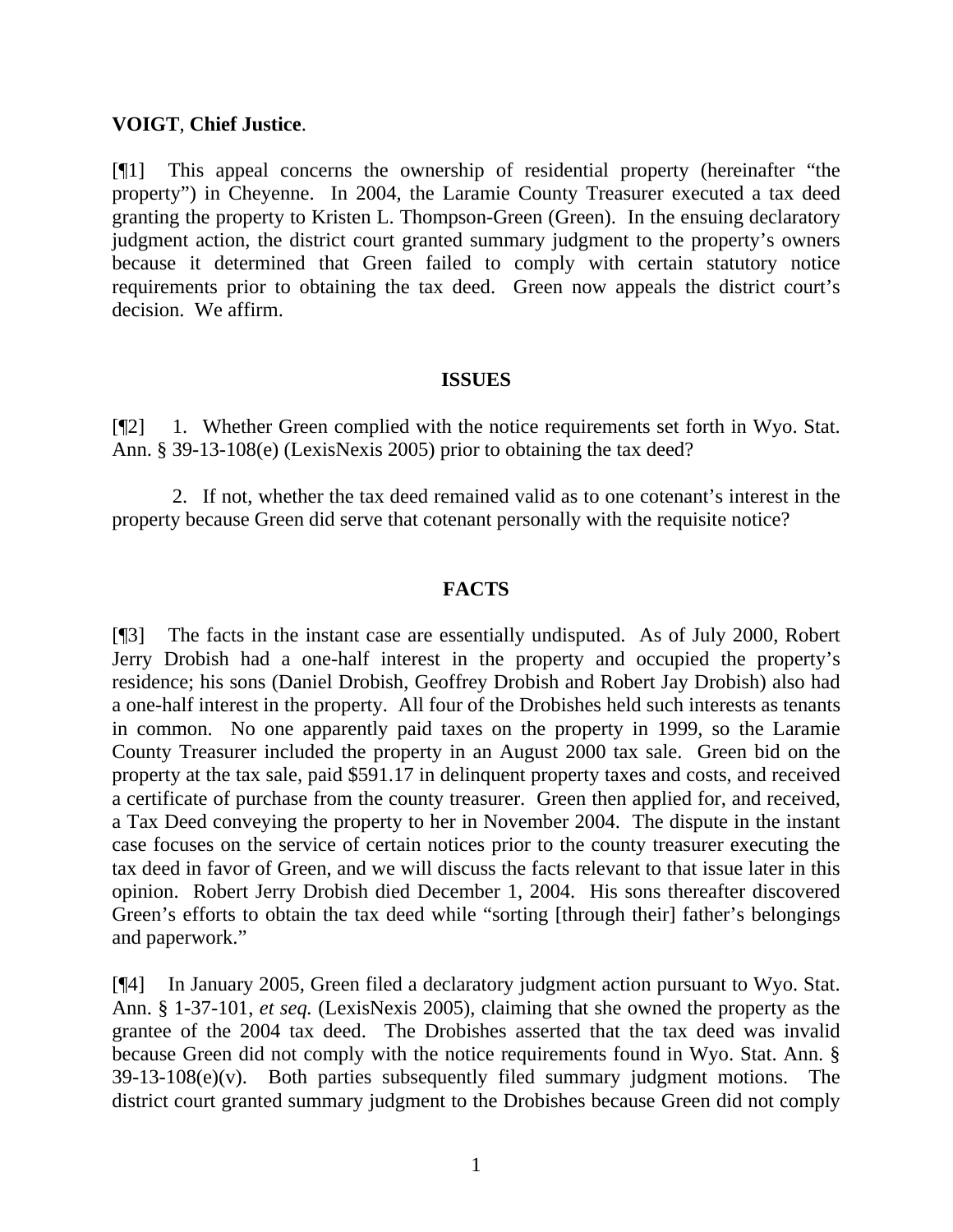with the aforementioned notice provisions, and such a failure as to one owner was sufficient to invalidate the tax deed as to all of the owners of record. Green now appeals the district court's decision.

### **STANDARD OF REVIEW**

[¶5] Our standard for the review of summary judgments applies in declaratory judgment actions. *Laughter v. Bd. of County Comm'rs*, 2005 WY 54, ¶ 9, 110 P.3d 875, 879 (Wyo. 2005). That standard is essentially as follows:

> Summary judgment is proper "if the pleadings, depositions, answers to interrogatories, and admissions on file, together with the affidavits, if any, show that there is no genuine issue as to any material fact and that the moving party is entitled to a judgment as a matter of law." W.R.C.P. 56(c). A genuine issue of material fact exists when a disputed fact, if proven, would establish or refute an essential element of a cause of action or a defense that a party has asserted. *Metz Beverage Co. v. Wyoming Beverages, Inc.*, 2002 WY 21, ¶ 9, 39 P.3d 1051, ¶ 9 (Wyo.2002).

> We evaluate the propriety of a summary judgment by employing the same standards and by examining the same material as the district court. *Id.* We examine *de novo* the record, in the light most favorable to the party opposing the motion, affording to that party the benefit of all favorable inferences that may be drawn from the record. *Roussalis v. Wyoming Medical Center, Inc.*, 4 P.3d 209, 229 (Wyo.2000). If upon review of the record, doubt exists about the presence of issues of material fact, that doubt must be resolved against the party seeking summary judgment. *Id.* We accord no deference to the district court's decisions on issues of law. *Metz*, ¶ 9.

*Linton v. E. C. Cates Agency, Inc.*, 2005 WY 63, ¶¶ 6-7, 113 P.3d 26, 28 (Wyo. 2005).

[ $\degree$ [6] Wyo. Stat. Ann. § 39-13-108(e)(vii)(B) states that the "burden of proof shall be upon any party seeking to invalidate title conveyed by a tax . . . deed in any action in any court in Wyoming."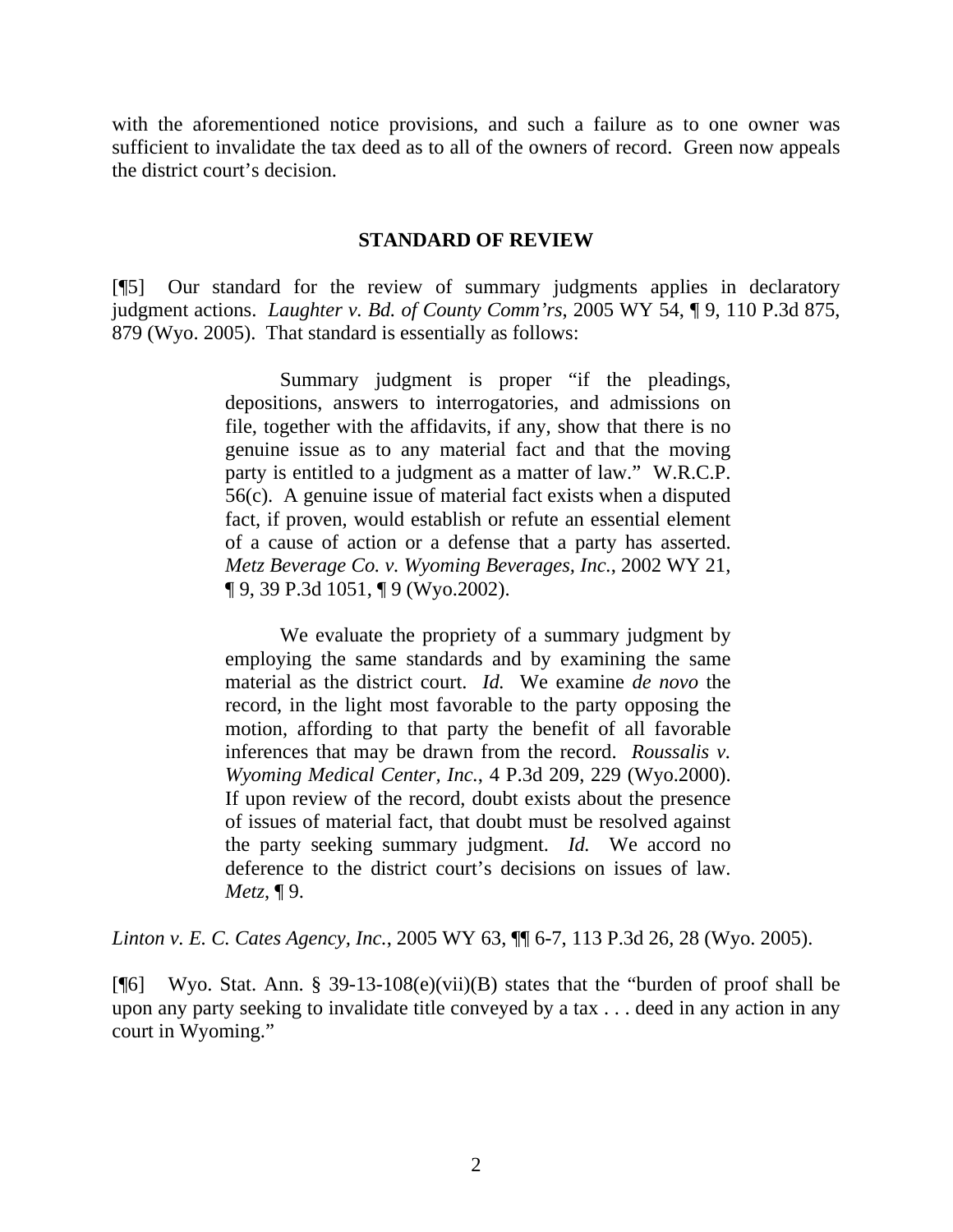#### **DISCUSSION**

[¶7] The primary issue in this appeal is the extent to which Green complied with the notice requirements contained in Wyo. Stat. Ann. § 39-13-108(e) prior to applying for the tax deed. That statute provides, in pertinent part, as follows:

(v) The following shall apply to tax deeds to purchasers:

(A) The county treasurer shall accept applications and issue tax deeds for unredeemed real property subject to a certificate of purchase not less than four (4) nor more than six (6) years from the date of the original sale for taxes to the person in whose name the certificate of purchase was delivered or his assigns upon proper application, return of the certificate of purchase, payment of fees *and proof of compliance with the notice requirements of this section to consist of the fact of personal service and the contents of the notice served in cases where personal service is made,* or, in the case of service by publication, a sworn statement attached to a copy of the notice indicating the time of service by the publisher, manager or editor of the newspaper in which publication of notice was made;

(B) Holders of certificates of purchase of real property sold for delinquent taxes, including a holder's or county's assigns, upon application for a tax deed therefor shall furnish proof to the county treasurer:

> *(I) That at least three (3) months prior to the application a written or printed notice was served on each person in actual possession or occupancy of the real property and the person in whose name the property was taxed or assessed if upon diligent inquiry the persons can be found in the county*; *or*

> (II) If no person is in actual possession or occupancy of the property and if the person in whose name the property was taxed or assessed cannot be found in the county, that notice was published in a newspaper printed in the county, or if no newspaper is printed in the county, then in a newspaper printed in Wyoming nearest to the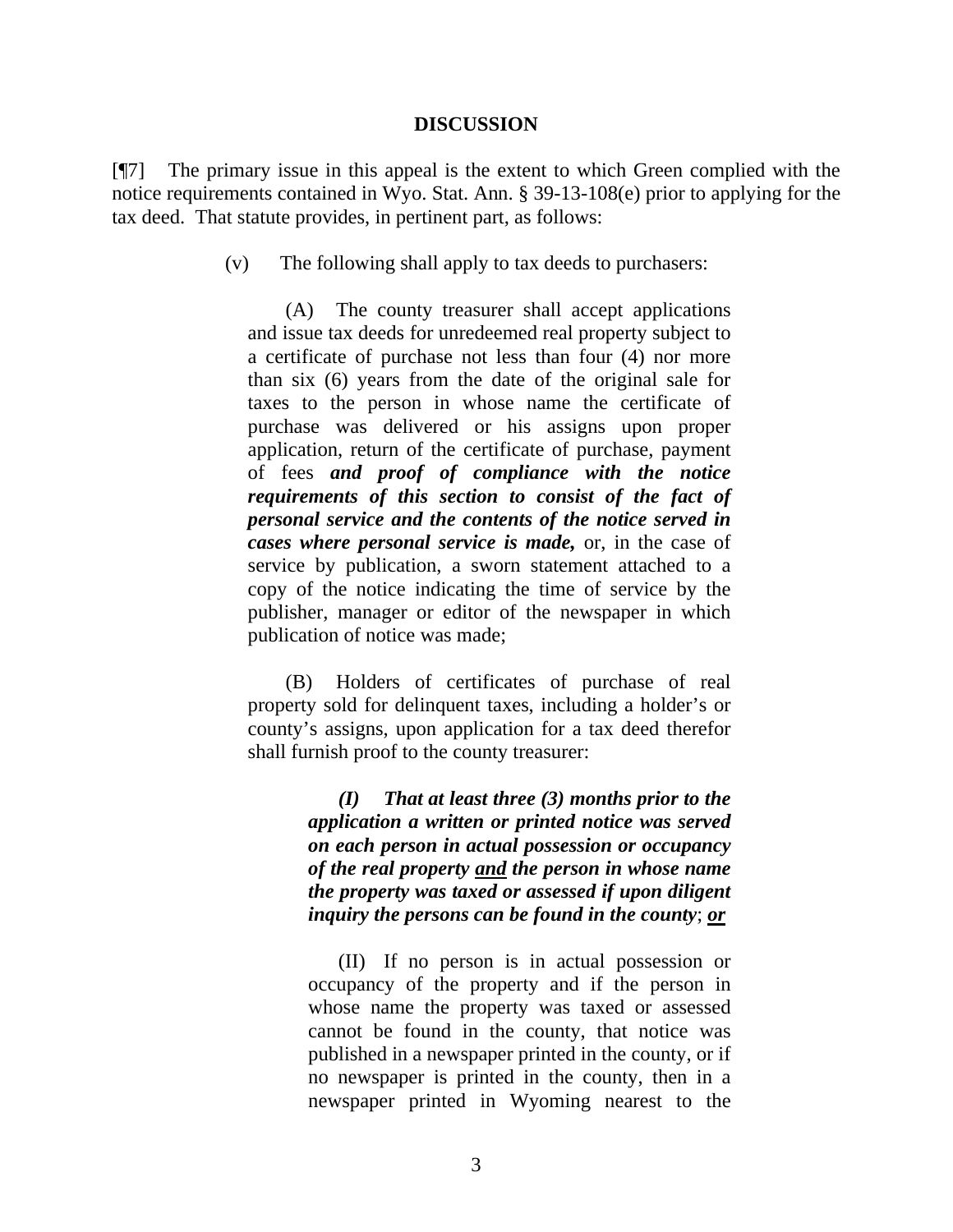county seat of the county in which the property is located. The notice shall be published once a week for three (3) weeks, the first publication not more than five (5) months and the last publication not less than three (3) months prior to the application; *and*

(III) That notice was sent by certified or registered mail to the record owner and mortgagees, if any, of the real property if their addresses are known or disclosed by the public records.

(Emphasis supplied.)

 $\overline{a}$ 

 $[$ [<sup>8]</sup> In what is now subsection (e)(v) of the statute, "the legislature placed upon the shoulders of the tax deed grantee a duty of diligent inquiry to find and serve" the specified individuals.<sup>[1](#page-4-0)</sup> *Trefren v. Lewis*, 852 P.2d 323, 328 (Wyo. 1993). "Diligent" means "[c]areful; attentive; persistent in doing something." *Black's Law Dictionary* 489 (8th ed. 2004). We have described the concept of "due diligence" in another context as follows:

> "The diligence to be pursued and shown . . . is that which is reasonable under the circumstances and not all possible diligence which may be conceived. Nor is it that diligence which stops just short of the place where if it were continued might reasonably be expected to uncover an address . . . of the person on whom service is sought. . . . Due diligence must be tailored to fit the circumstances of each case. It is that diligence which is appropriate to accomplish the end sought and which is reasonably calculated to do so."

*Colley v. Dyer*, 821 P.2d 565, 568 (Wyo. 1991) (quoting *Carlson v. Bos*, 740 P.2d 1269, 1277 n.13 (Utah 1987)) (some internal quotations omitted). The inquiry extends to "those places where information is likely to be obtained and to those persons who, in the ordinary course of events, would be likely to receive news of or from the absent person[s]." 62B Am.Jur.2d *Process* § 229 (2005).

[¶9] Green claims that she took "all reasonable steps available to her to comply with the requirements of the statute." According to Green, the Laramie County Clerk's, and Treasurer's, records only included one mailing address for all of the Drobishes—the property's address. Green's husband also searched the "telephone records of the Laramie

<span id="page-4-0"></span><sup>&</sup>lt;sup>1</sup> Neither party contends that this subsection of the statute violates constitutional due process standards.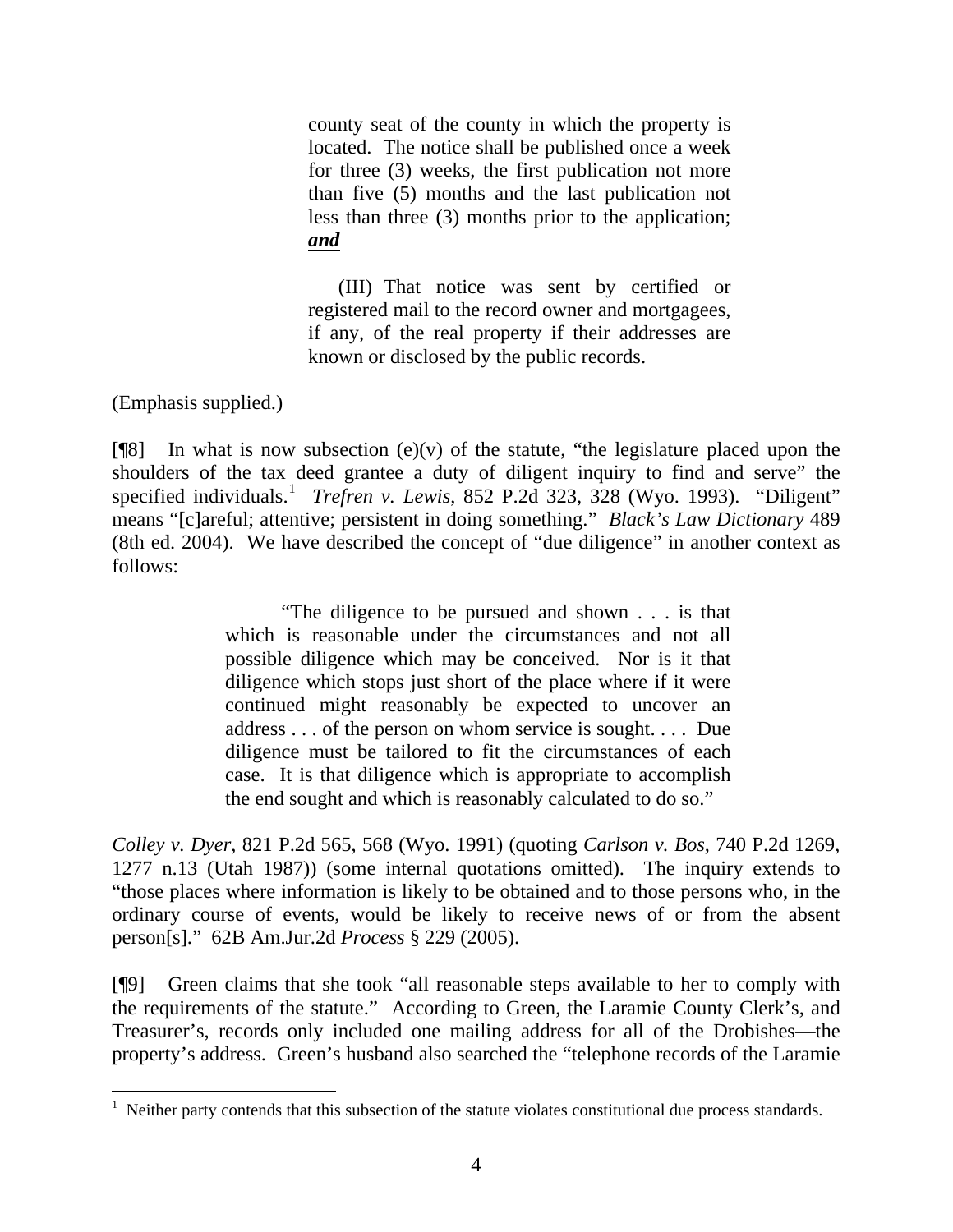County area" and stated that the only telephone number listed for any of the Drobishes was a number for Robert J. Drobish at the property's address.

[¶10] Green proceeded to send to that address (via certified mail) an August 2004 notice that, among other things, the redemption period would expire on November 30, 2004, and that she would apply for a tax deed "on or after" that date.<sup>[2](#page-5-0)</sup> The notice was addressed to "Robert Jerry Drobish, Daniel J. Drobish, Geoffrey Drobish, Robert Jay Drobish, and/or Possessor(s) and/or Occupant(s)." It appears that Robert J. Drobish signed the return receipt on August 11, 2004. Green also attempted to have a Laramie County sheriff's deputy serve the Drobishes personally with an identical notice. The notice was addressed to "Robert Jerry Drobish, Daniel Drobish, Geoffrey Drobish & Robert Jay Drobish or Occupants." The return of service states that a deputy sheriff served the notice on "Robert Drobish" personally at "his . . . usual place of abode" (the property's address) on August 12, 2004, and that Robert Drobish was "also accepting for Jerry, Daniel, Geoffrey and Robert Drobish."

[¶11] However, we conclude that the following undisputed facts establish that both Robert Jerry Drobish and Daniel Drobish could, upon diligent inquiry, be found in Laramie County:

1) The property was apparently taxed or assessed in the name of "Drobish, Robert J., et[ ] al." It is reasonable to infer that these "other persons"  $3$  were the three other owners of record, and Green does not contend otherwise.

2) All four Drobishes had traditionally male first names, shared the same last name, and held the property as tenants in common.

3) The public records initially revealed one address for the Drobishes. However, Robert Jerry Drobish was the sole occupant of the property's residence and the only person in actual possession of the property. Daniel Drobish stated as much in an affidavit, although it was also increasingly apparent from the following facts: a) "Robert J. Drobish" signed for the notice Green sent via certified mail; b) the only phone listing for a Drobish at the property's address was "Robert J. Drobish"; and c) Robert Jerry Drobish was the only individual the sheriff's deputy served personally at the property's residence.

 $\overline{a}$ 

<span id="page-5-0"></span><sup>&</sup>lt;sup>2</sup> Wyo. Stat. Ann. § 39-13-108(e)(v)(C) (LexisNexis 2005) states that such notices "shall contain" the following information: 1) when the applicant purchased the real property; 2) in whose name the real property was taxed; 3) a description of the real property; 4) the year the property was taxed or assessed; 5) when the time of redemption will expire; 6) when application for a tax deed will be made; and 7) the amount of any special assessments for local or public improvements. The Drobishes do not contend that the notices at issue in the instant case failed to contain this information.

<span id="page-5-1"></span><sup>&</sup>lt;sup>3</sup> The phrase "et al." means "[a]nd other persons." *Black's Law Dictionary* 591 (8th ed. 2004).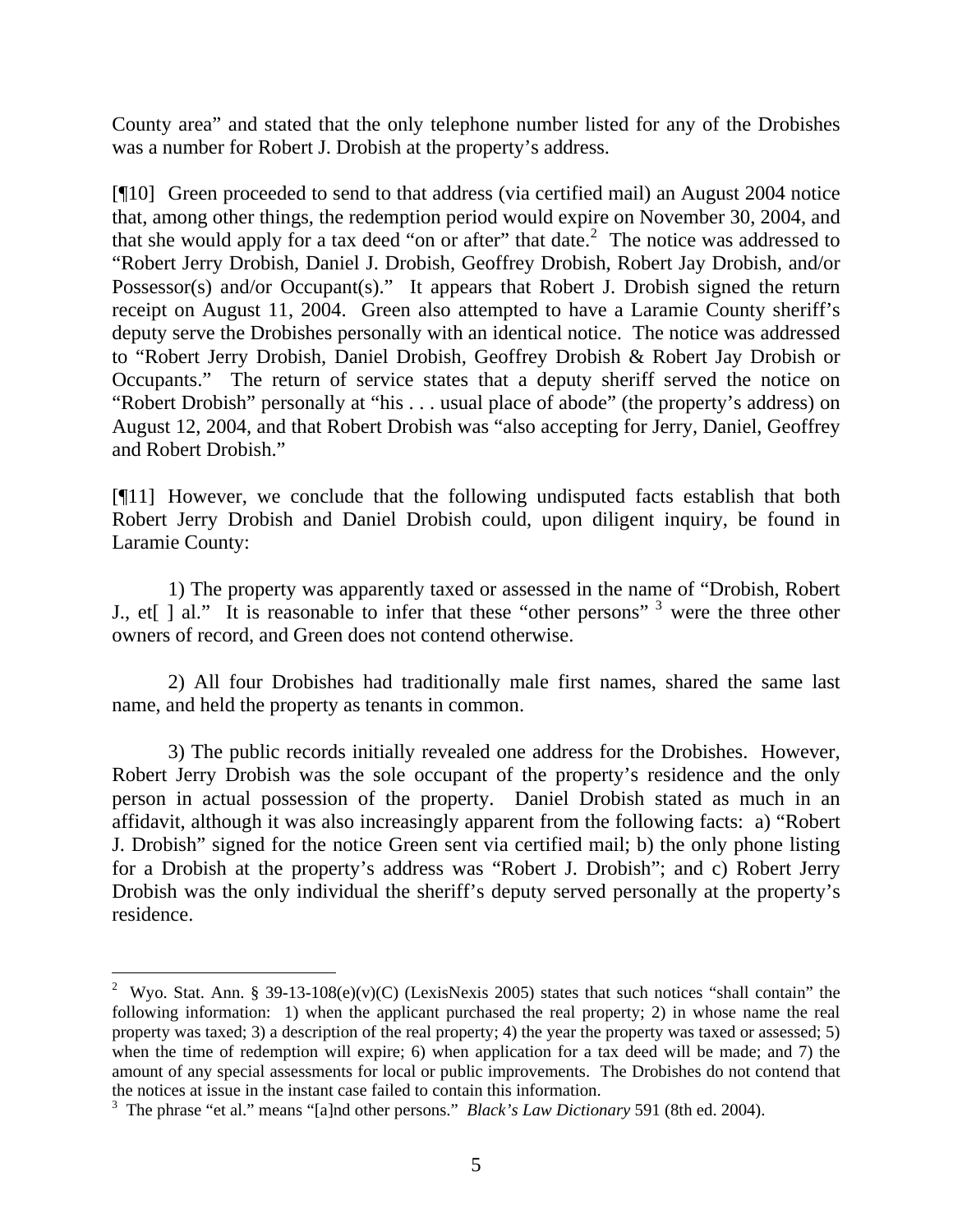4) Daniel Drobish stated in an affidavit that he lived and worked in Laramie County between August and December 2004. He had instructed Robert Jerry Drobish to provide his (Daniel's) address (which was not the property's address) and other contact information to "those who inquired."

A diligent inquiry—one reasonably calculated to locate the other Drobishes—would have included an attempt to contact Robert Jerry Drobish (this could have been accomplished easily by calling the telephone number Green's husband had discovered) and determine what information he had regarding the location of the other three Drobishes (whether at the property's address or elsewhere). One could reasonably expect that such contact, if successful, would have uncovered this information for Daniel Drobish in Laramie County. *See generally, for example, Jones v. Flowers,* 126 S.Ct. 1708, 1717-21, 164 L.Ed.2d 415 (2006) (due process analysis); *In re Adoption of CAM*, 861 P.2d 1102, 1105- 06 (Wyo. 1993); *Trefren*, 852 P.2d at 327-28; and *Colley*, 821 P.2d at 568.

[¶12] That being the case, the statutory language contained in Wyo. Stat. Ann. § 39-13-  $108(e)(v)(A)$  and  $(B)(I)$  clearly contemplates that Green serve the requisite notice on Robert Jerry Drobish and Daniel Drobish personally prior to obtaining a valid tax deed; her failure to do so renders the tax deed invalid or void. *Trefren*, 852 P.2d at 328; *Shoshoni Lumber Co. v. Fidelity & Deposit Co.*, 24 P.2d 690, 694-97 (Wyo. 1933); and *Clinton v. Elder*, 277 P. 968, 970-71 (Wyo. 1929). It is undisputed that Green served Robert Jerry Drobish personally with the notice. Daniel Drobish, however, did not actually learn about Green obtaining the tax deed until after his father's death. Green claims that she served Daniel Drobish personally with the notice when Robert Jerry Drobish "accepted" service for Daniel Drobish in August 2004. This argument is premised solely on Green's contention that such service complied with W.R.C.P. 4(d)(1), and thereby also satisfied the aforementioned statutory notice requirements.

[ $[13]$  We note that, unlike other statutes,<sup>[4](#page-6-0)</sup> the statute at issue in the instant case does not specifically refer to Rule 4 in establishing the framework for serving the requisite notice. Yet, even if we were to assume that Rule 4 somehow applied in this context, Green did not comply with the rule in attempting to serve Daniel Drobish. Rule 4(d)(1) provides, in pertinent part, that service of a "summons and complaint . . . shall be made as follows:"

> (1) Upon an individual other than a person under 14 years of age or an incompetent person, by delivering a copy of the summons and of the complaint to the individual personally, or by leaving copies thereof at the individual's

 $\overline{a}$ 

<span id="page-6-0"></span><sup>&</sup>lt;sup>4</sup> See, for example, Wyo. Stat. Ann. § 1-21-1210(a)(i)(B) (LexisNexis 2005) (property owner's notice to renter "shall be deemed served" on the date "notice is served on the renter in accordance with Rule 4 of the Wyoming Rules of Civil Procedure provided a copy of the written notice is delivered to the individual renter personally").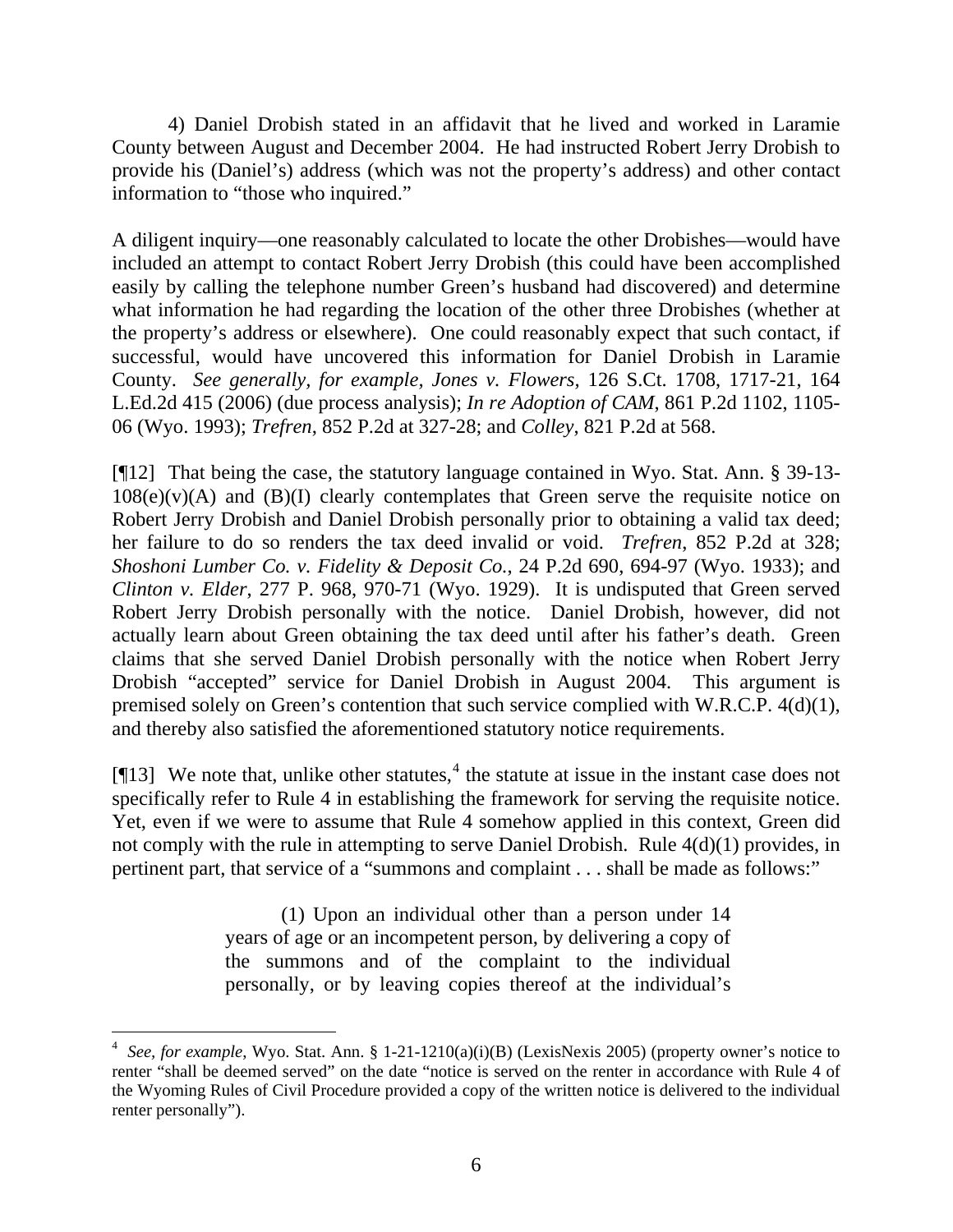dwelling house or usual place of abode with some person over the age of 14 years then residing therein, or at the defendant's usual place of business with an employee of the defendant then in charge of such place of business, or by delivering a copy of the summons and of the complaint to an agent authorized by appointment or by law to receive service of process[.]

[¶14] The sheriff's deputy obviously did not deliver the notice to Daniel Drobish personally or leave it at his usual place of business. Nor did the deputy leave the notice at Daniel Drobish's dwelling house or usual place of abode—Daniel Drobish stated in an affidavit that he lived at a separate address in Laramie County during the relevant time period and there does not appear to be a factual dispute in that regard.<sup>[5](#page-7-0)</sup> Finally, there is no evidence that Robert Jerry Drobish was authorized by appointment, or by law, to receive the notice on Daniel Drobish's behalf. The fact that Robert Jerry Drobish "accepted" service for Daniel Drobish, itself, is not sufficient evidence of such authority.<sup>[6](#page-7-1)</sup> There is no record evidence of what, if anything, Robert Jerry Drobish said to the sheriff's deputy in that regard, and the "mere fact . . . that two or more persons own undivided interests in the same property does not create any agency . . . relationship between them." 20 Am.Jur.2d *Cotenancy and Joint Ownership* §§ 3, 94 (2005).

[¶15] Green nevertheless contends that even if she failed properly to serve Daniel Drobish with the requisite notice, her tax deed remained valid as to Robert Jerry Drobish's interest in the property because she did serve him personally with the notice. Green's appellate argument focuses on distinguishing the cases cited in Nora A. Uehlein, J.D., Annotation, *Right of Interested Party Receiving Due Notice of Tax Sale or of Right to Redeem to Assert Failure or Insufficiency of Notice to Other Interested Party*, 45 A.L.R.4th 447 § 6 (1986 and Supp. 2005), which cases the district court referenced in ruling against Green on this issue.

[¶16] We will resolve this issue in favor of the property owners. The notice involved in the instant case "concerns such an important and irreversible prospect as the loss of a house." *Jones*, 126 S.Ct. at 1716. Recognizing the significance of such notice, we have

<span id="page-7-0"></span><sup>&</sup>lt;sup>5</sup> The fact that the public records listed the property's address as an address for all of the Drobishes is certainly not, under the circumstances previously discussed herein, conclusive evidence that the property served as the "dwelling house or usual place of abode" for all of the Drobishes. Green also claims that Daniel Drobish has resided on the property since Robert Jerry Drobish's death. However, Green stated in her affidavit that on December 10, 2004, "a letter was personally delivered to Daniel Drobish by . . . a private process server, informing Mr. Drobish and all other occupants that [she] had recently taken title to the Property . . . ." This statement does not establish that Daniel Drobish was served at the property's address, let alone provide any further information indicating that Daniel resided on the property prior to the date the tax deed was executed. *See Crotteau v. Irvine*, 656 P.2d 1166, 1169 (Wyo. 1983).

<span id="page-7-1"></span><sup>&</sup>lt;sup>6</sup> We generally do not presume the validity of a sheriff's return and the burden of proof typically rests on the party asserting the validity of the service. *Crotteau*, 656 P.2d at 1168-69.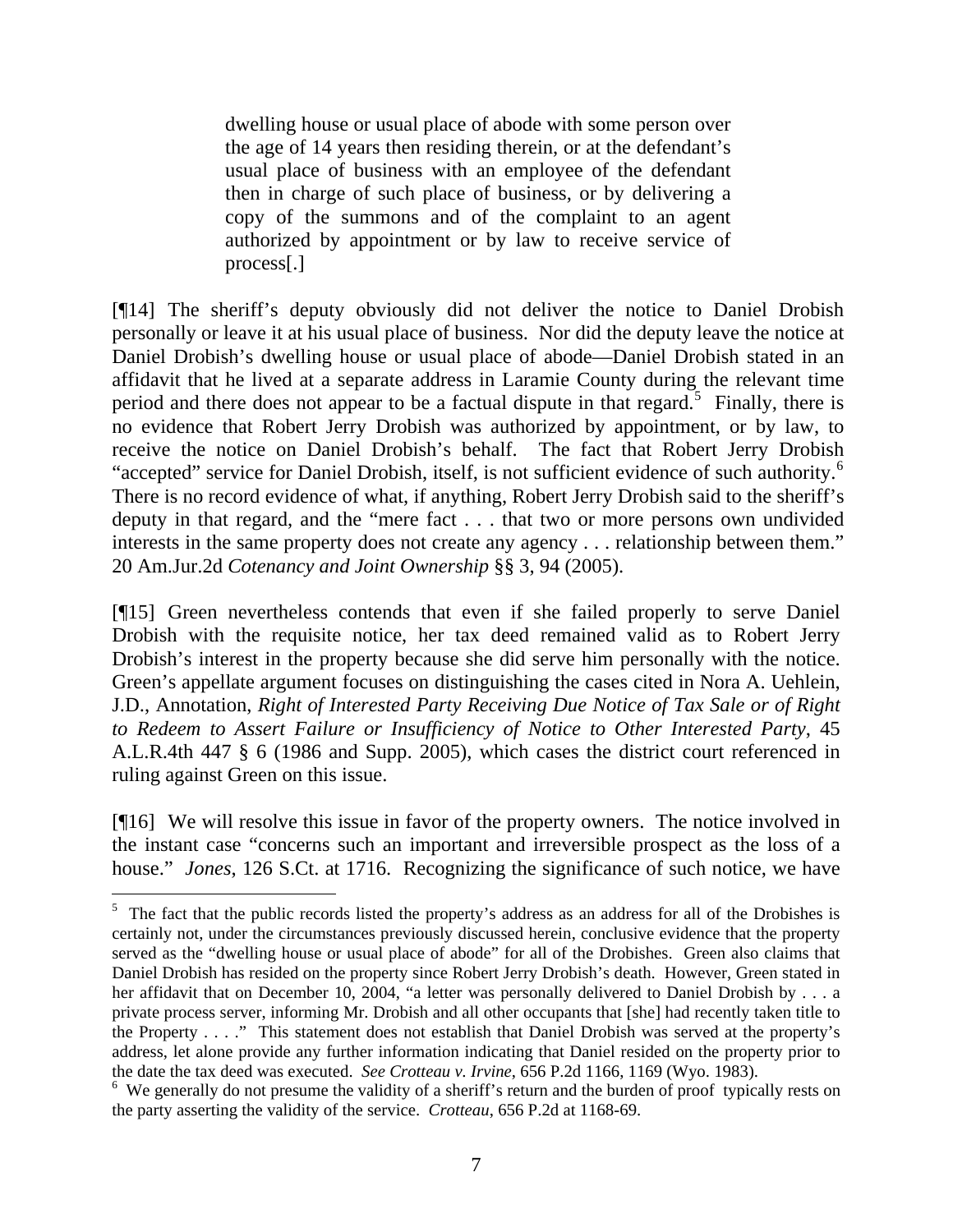in prior cases reviewed the circumstances for strict or complete compliance with the statutes governing notice of tax sales<sup>[7](#page-8-0)</sup> and notice of the tax purchaser's intent to apply for a tax deed.[8](#page-8-1) *See, for example, Barrett v. Barrett*, 23 P.2d 857, 859 (Wyo. 1933); and *Davis v. Minnesota Baptist Convention*, 16 P.2d 48, 50 (Wyo. 1932). The application of this principle is not, however, without its limitations. *Barlow v. Lonabaugh*, 156 P.2d 289, 293-94 (Wyo. 1945) (recognizing that "statutory provisions prerequisite to a tax title must be literally, or at least substantially, complied with" because "the law favors the owners," but "strict compliance with a statute in tax matters[ ] should not be carried to the point of absurdity"—this Court held that the failure formally to serve notice of the time for redemption on property owners who stated that they did not want to redeem the property and then quitclaimed their interests in the property to the county did not invalidate the tax deed, where the party asserting the invalidity of the tax deed was not an owner of the property and was not prejudiced by the owners' lack of notice).

[¶17] *Davis* is particularly instructive, considering the circumstances of the instant case. In *Davis*, 16 P.2d at 52, the plaintiffs in a quiet title action relied on a tax deed to prove their title to the property. We first considered whether notice of the tax sale was provided in accordance with the applicable statute. *Id.* We concluded that notice of the tax sale had been published according to the statute (although the notice did not include the "years for whose delinquent taxes the sale was being held"), but the notice had not been posted on the courthouse door as required by the statute. *Id.* We also considered whether the assignee of the certificate of purchase had properly notified the occupants of the property of the assignee's intent to apply for a tax deed. *Id.* The applicable statute required that "such notice be served 'on every person in actual possession or occupancy of such land or lot and also the person in whose name the same was taxed or specially assessed if, upon diligent inquiry, he can be found in the county, at least three months before the expiration of the time of redemption of such sale.'" *Id.* The requisite notice was served on one of the property's occupants, but not on his wife, who also occupied the property and was entitled to receive such notice. *Id.* at 52-53. We therefore upheld the

However, this does not appear to be the case for the notice required by § 39-13-108(e)(v).

<span id="page-8-0"></span> 7 Wyo. Stat. Ann. § 39-13-108(e)(vii)(A) now provides that

<sup>[</sup>n]o irregularity or informality in the advertisement of sale provided by paragraph (ii) of this subsection shall affect the legality of the sale or the title to any real property conveyed by a subsequent treasurer's tax deed. In all cases the provisions of this act shall be deemed sufficient notice to the owners of the sale of the property[.]

<span id="page-8-1"></span><sup>&</sup>lt;sup>8</sup> While these cases also placed the burden of proof on the person claiming title to property obtained from a tax sale, and the current version of the statute places the burden of proof on the party seeking to invalidate the tax title, we see no reason to depart from this approach. Green certainly has not directed us to any authority that would persuade us to hold otherwise.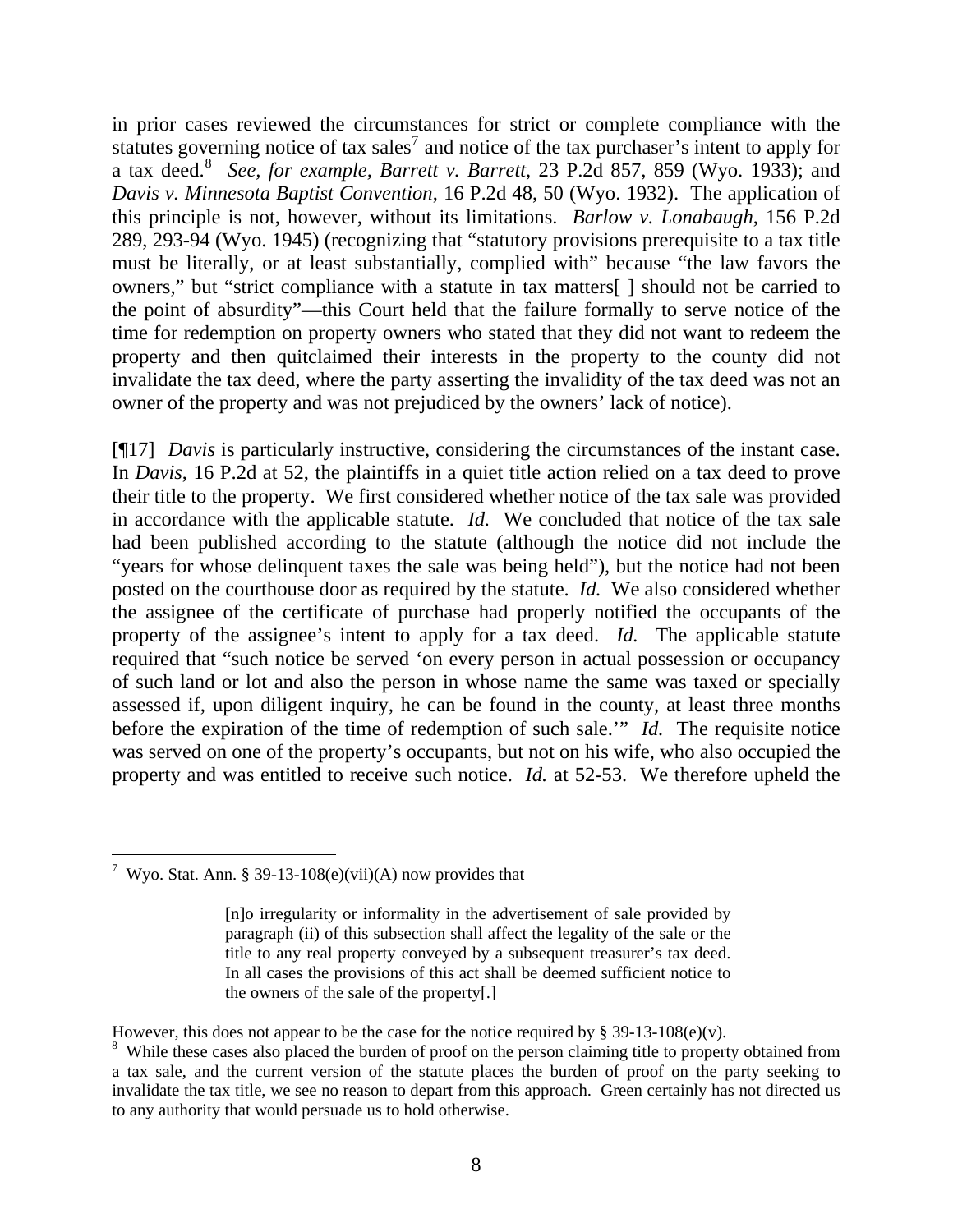district court's "conclusion that the plaintiffs did not prove a valid tax title and failed to make out a case sufficient to entitle them to have judgment." *Id.* at 53.<sup>[9](#page-9-0)</sup>

[¶18] The significance of this kind of notice is further illustrated by what occurred in the instant case. One of the primary purposes of such notice is "to bring to the person entitled to redeem knowledge that the land has been sold for taxes and within what time the same may be redeemed from [the] sale." *State ex rel. Bishop v. Bramblette*, 5 P.2d 279, 282 (Wyo. 1931) (internal quotations and citation omitted). Daniel Drobish had the right to redeem the entire property from Green "before a valid tax deed application ha[d] been filed and accepted by the county treasurer." Wyo. Stat. Ann. § 39-13-109(e)(i) (LexisNexis 2005);[10](#page-9-1) *see also* 72 Am.Jur.2d *State and Local Taxation* § 912 (2001) ("[w]hen property held in cotenancy has been sold for taxes, any one of the cotenants may redeem the property and extinguish the title of the tax sale purchaser") (footnote omitted). Green's failure to serve Daniel Drobish with the notice to which he was entitled pursuant to Wyo. Stat. Ann.  $\S$  39-13-108(e)(iv)(B)(I) therefore inhibited his ability to redeem the property. $^{11}$  $^{11}$  $^{11}$ 

<span id="page-9-2"></span> $11$  The result in this case is also consistent with the general policy favoring redemption. For example, in discussing a similarly-worded predecessor to the current statute, we referred to

> what is said by well considered authority concerning the construction of laws of the character now before us and concerning the exactness with which notices to redeem from tax sales must be framed. In 37 Cyc. 1395, we find it said: "It is required in several states that the purchaser at a taxsale shall give notice to the owner of the property, within a designated reasonable time, of the expiration of the period allowed for redemption and of his intention thereon to claim a deed. A law of this kind is to be construed liberally and beneficially in the interest of the owner." To the same effect is Cooley on Taxation (4th ed.) § 1567.

*State ex rel. Bishop v. Bramblette*, 5 P.2d 279, 281 (Wyo. 1931). *See also Hackett*, 116 P.2d at 870 (statute fixing the time for redemption "should be liberally construed in favor of the owner"); and *Barrett*, 23 P.2d at 861 (redemption statutes to be "construed liberally in favor of the redemptioner").

<span id="page-9-0"></span> $\overline{a}$ <sup>9</sup> In *Hackett v. Linch*, 116 P.2d 868, 869-70 (Wyo. 1941), we recognized that the existing legal authority was "divided" on the issue of whether a tax deed remained valid as to the interests of parties other than the party who did not receive the requisite notice. However, we did not ultimately decide the merits of that issue because the assignee of the certificate of purchase could not obtain a valid tax title as to the remaining interest in the property anyway. *Id.* at 870.

<span id="page-9-1"></span><sup>&</sup>lt;sup>10</sup> It is worth noting that Wyo. Stat. Ann. § 39-13-109(e)(ii) does apparently allow for a partial redemption of a certificate of purchase, but the plain language of the statute seems to limit that option only to cases where a "mortgagee of real property, or a purchaser of real property at a mortgage foreclosure sale" redeems the certificate of purchase. *See also* 72 Am.Jur.2d *State and Local Taxation* §§ 905, 912 (2001) ("[e]xcept as the redemption statutes otherwise provide, land sold as a unit at a tax sale must ordinarily be redeemed as a unit and any asserted right to make a partial or proportional redemption must be founded in the language of the statutes"; and "[w]hile under some statutes a cotenant or other part-owner may redeem his or her particular interest, in the absence of such statute, when the land has been sold as a unit, the purchaser may require a part-owner such as a cotenant to redeem the entire tract") (footnotes omitted).